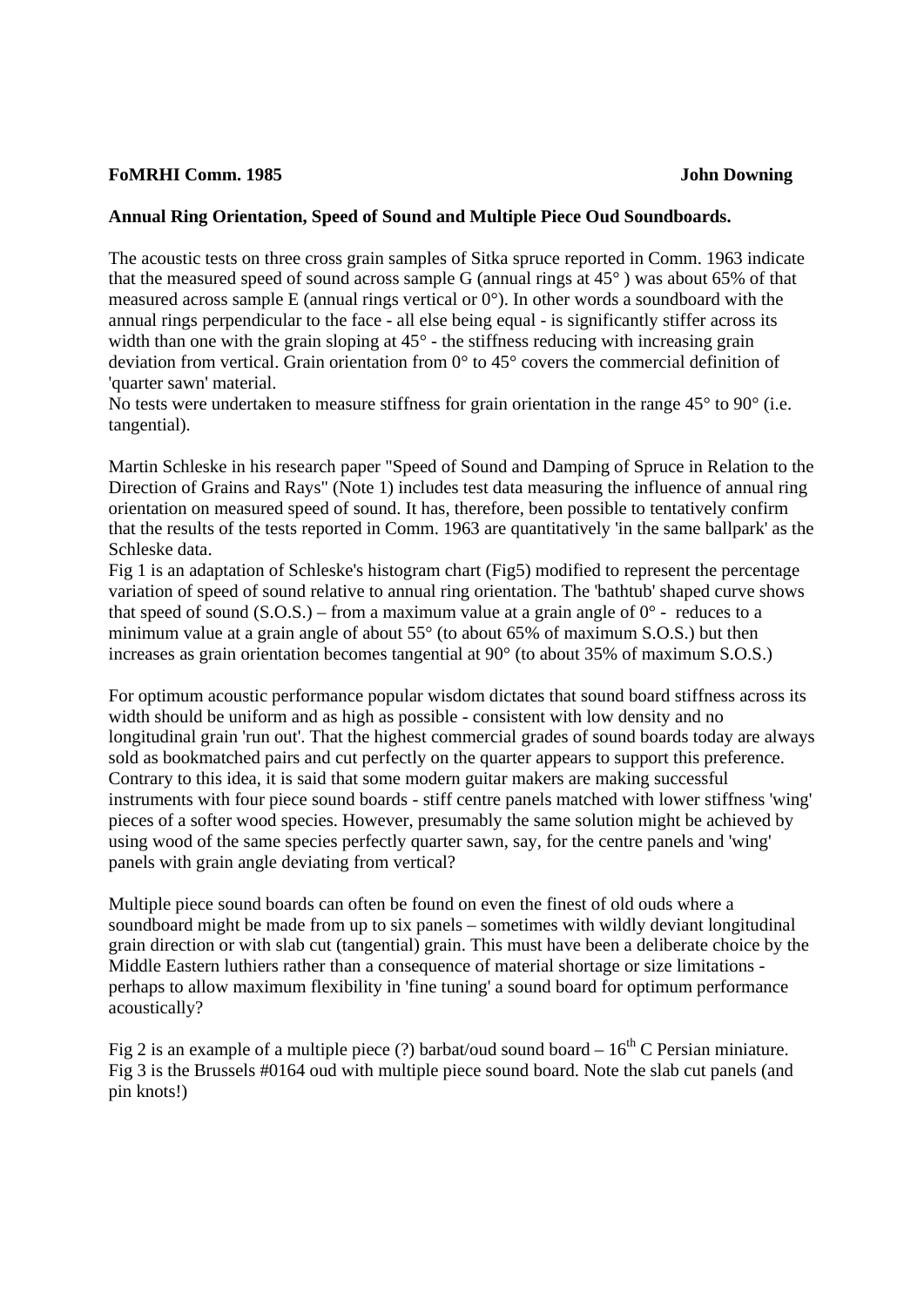## **Notes**

1) 'Speed of Sound and Damping of Spruce in Relation to the Direction of Grains and Rays', Martin Schleske, Catgut Acoustic Society, November 1990. Available on line from Google Documents, CAS\_speed\_of\_sound.pdf



**Fig 1**